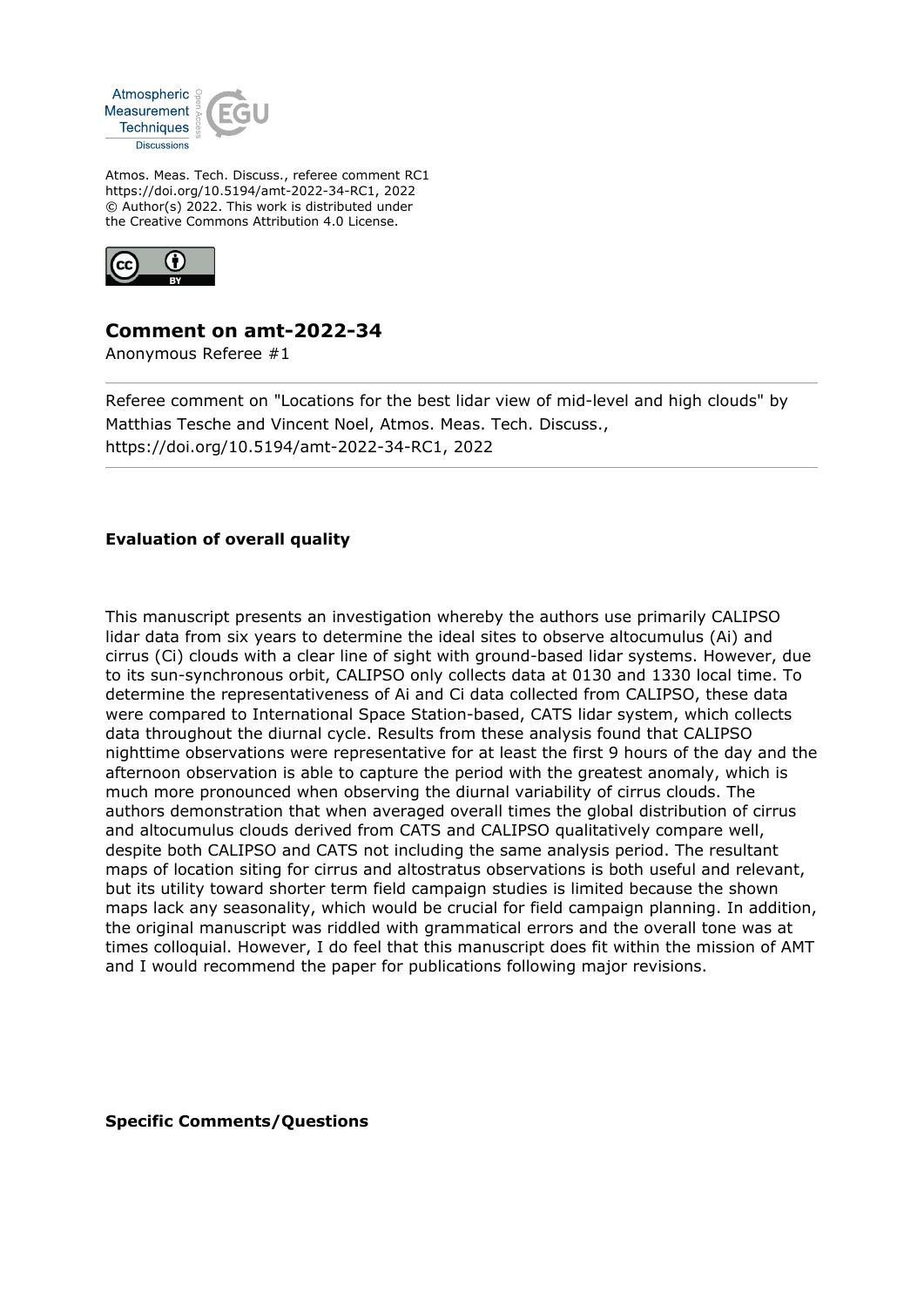Major:

The scientific relevance and utility of this manuscript lies in ability to show the best locations to deploy ground based instruments to monitor altocumulus and cirrus clouds with an emphasis on both field campaigns and multi-year observation sites based upon 6 years worth of CALIPSO data. However, the focus on field campaigns that may last a few weeks to a couple of months, which I strongly believe demands that the authors also address the seasonality of their results. I would expect that the best study regions will shift following the season cycle and the associated shift in storm track and seasonal weather patterns, such as the monsoon. To address this concern, I feel that the authors need to generate a version of Figure 9 for all four seasons and include these in the manuscript as additional figure.

Minor:

Were cloud aerosol determination confidence score also applied to filter CALIPSO and CATS data for problematic data points?

Excerpt from CALIPSO User's Guide

Cloud / Aerosol

For cloud and aerosol layers, feature type QA is directly related to the cloud-aerosol discrimination (CAD) score, as follows:

| high confidence   |   | $ CAD$ score $  \geq 70$           |
|-------------------|---|------------------------------------|
| medium confidence | = | $50 \leq  CAD \text{ score}  < 70$ |
| low confidence    |   | $20 \leq  CAD \text{ score}  < 50$ |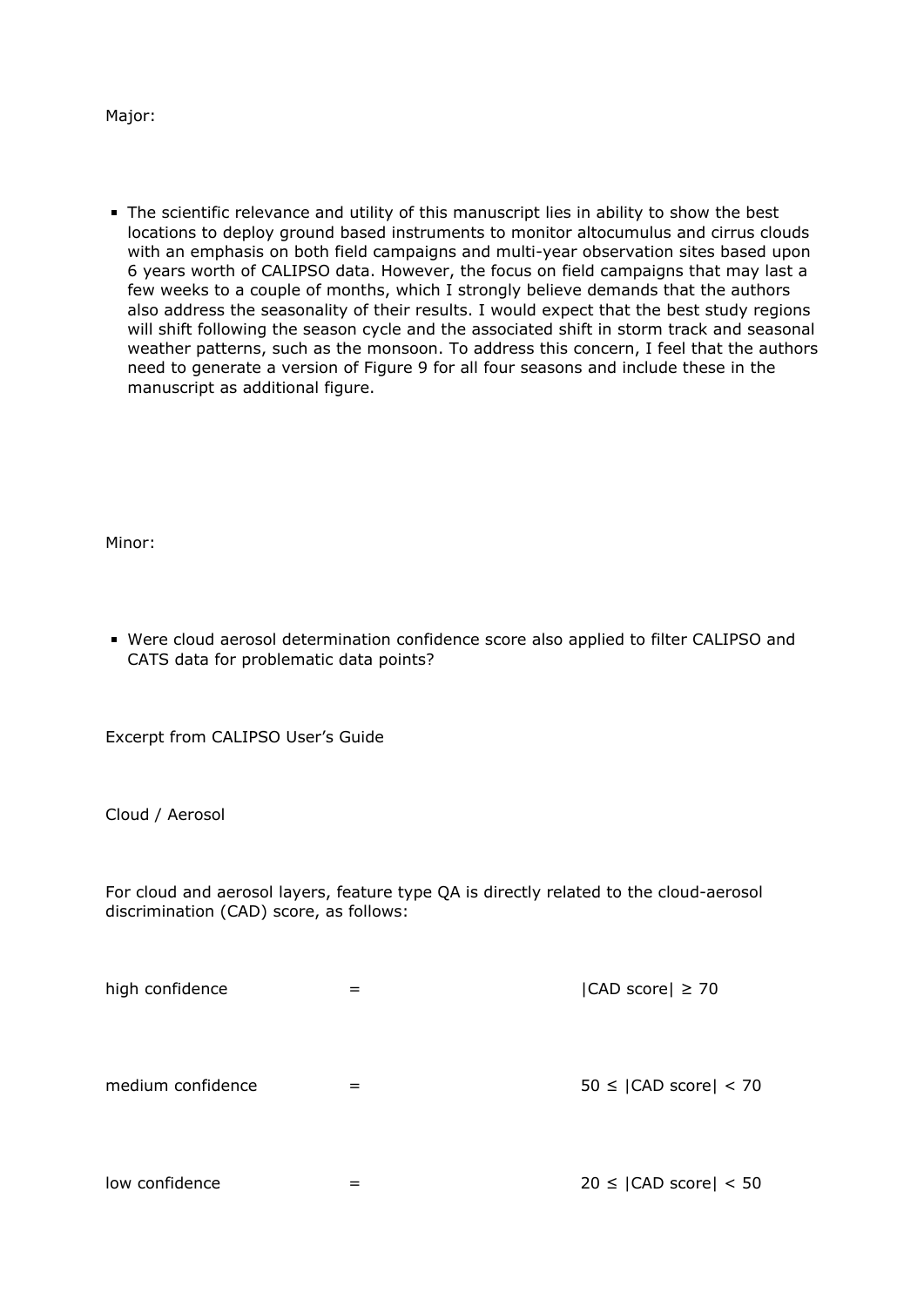Were the cloud feature sub-type identifications used to denote cirrus, altostratus, and other cloud types?

I think that such details need to be clearly identified in the CALIPSO data and methodology section and doing would help clarify the authors assumptions and help establish any potential limitations to study's results. While QA filtering was applied (only values larger than 5 are included), I personally feel it might also be helpful to also filter by the CAD score too to increase cloud identification confidence, which is vital for the aims of this manuscript.

- Why are CALIPSO data retrieved only for years 2011, 2012, 2015, 2018, and 2019? On the surface, this selection of years comes across as somewhat arbitrary, especially given both the lack of any clear rationale provided by the authors.
- For Figure A1, I would suggest adding a panel C where the CALIPSO and CATS cloud fraction are differenced. Although these data look similar, I think it would be of interests to reader to be readily able to identify where CATS and CALIPSO cloud fractions vary and by how much.
- When comparing CATS and CALIPSO in Appendix A, the authors hypothesize that "noise induced from the decreased amount of grid boxes for deriving the values is likely to affect the comparison". While this is certainly plausible, I believe it would be insightful to at least qualitatively map out this noise in both I believe this would best be accomplished via a figure showing interquartile range as a function of latitude. If the noise is indeed a root cause, I would expect the CATS data to have a wider interquartile range.
- In Figures A2 and A4, it is clearly see that the latitudinal variability in varies little between CATS and CALIPSO. CATS however has a persistent low bias in cloud fraction near the cloud fraction maximum. Can this be explained by noise or is there something else possibly afoot. Personally, I agree with the authors assertion that CATS and CALIPSO both compare well, but I think it would be useful to include a sentence or two highlighting what might be behind these differences in cloud fraction at high altitudes for both cloud types. This suggestion is optional.
- Diurnal variability analysis in section 3.3. is slightly problematic because CALIPSO and CATS comparison is not for the same time period. Figures 1A and 4A, as described in the methodology, specify CALIPSO data was collected from the years 2011, 2012, 2015, 2018, and 2019 (Figures 1A and 4A), whereas the CATS cloud fraction plots (Figures 7A and 8A) are created using 2015-2017 data. I would suggest generating cirrus and altocumulus cloud fraction plots from CALIPSO from the same period as CATS and add these to the appendix to remove any potential interannual variability complications from the analysis.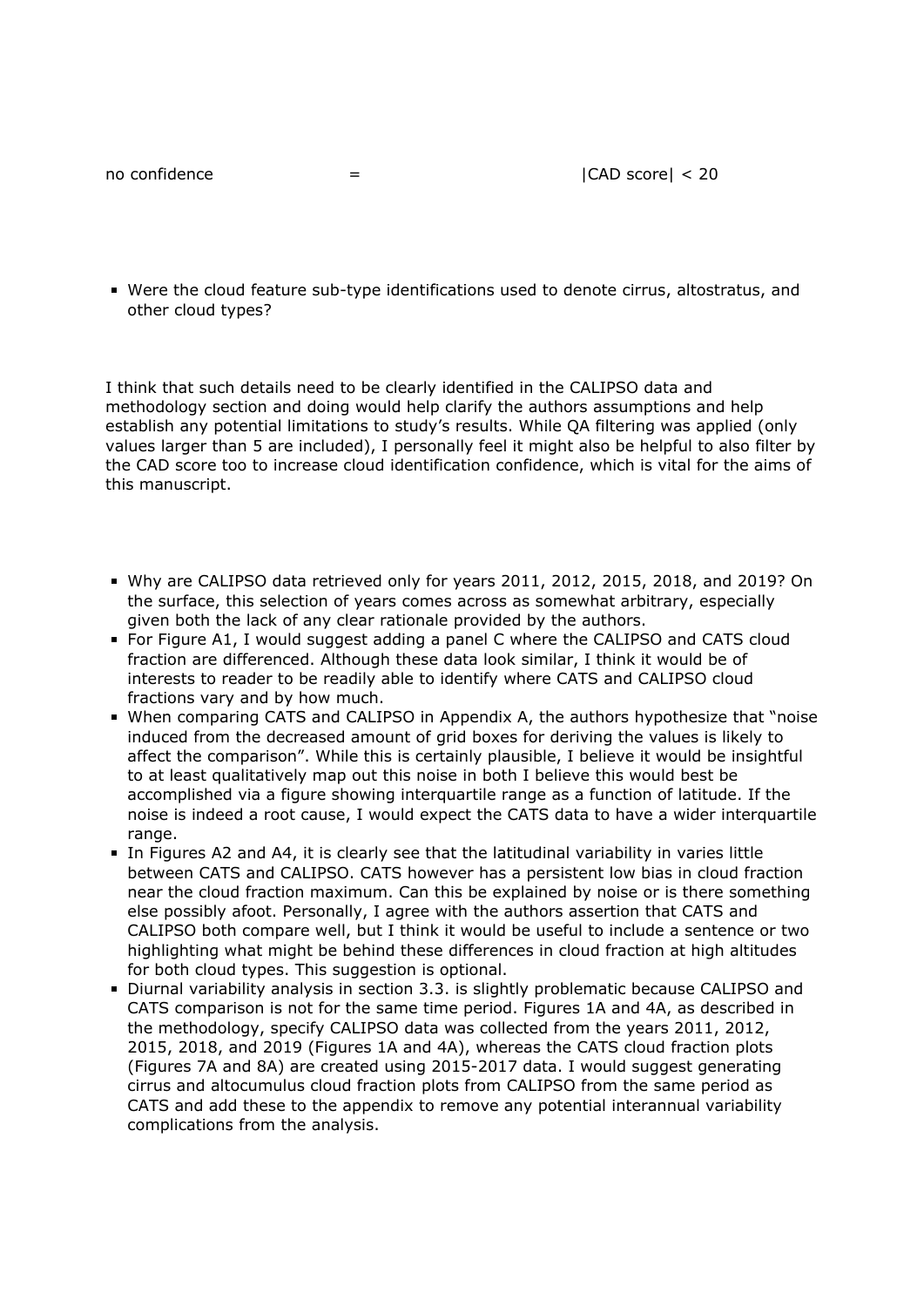## **Technical Corrections**

General comments:

- I found a number of grammatical and spelling issues in the manuscript (detailed below) and request that the authors carefully check for similar error when revising the manuscript with fresh eyes.
- Common spelling error. Please check to make sure all usages of the word "focussed" are replaced with "focused".
- Common grammatical error. Often the phrase "mid-level and high cloud" is used throughout the manuscript, which lacks parallelism. I would strongly advise modifying this phrase to read "mid- and high-level cloud". Doing this change removes any potential ambiguity.
- When using sentences that point to or contain references \*:i.e.", and "e.g." these phrases should be segregated within rounded paratheses and not as part of the sentence, which grammatically is incorrect.
- Make sure figure caption labeling is consistent. For Figures 1 through 6, the letter (i.e., (a), (b), etc.) comes before what is described, whereas after Figure 7, the letters come after what is described. I would advise putting the letters prior to what they describe in the caption. Regardless, please to be consistent.
- Figure colorbar labels are a bit on the small side, especially from Figure 7 and onwards. I would advise making them larger.
- **Please format Table 1 in a consistent and clear way. Please revise Table 1 to have the** same alignment. I would also consider increasing the font size and adding commas to the numerical values to improve the legibility and interpretation.
- Figures 7 and 8, the "local time" X-axis label in panel C should be removed.
- Line 212, misleading statement. CATS has a cloud flag (as in there is or is not a cloud), yet it lacks the cloud sub-type flag that CALIPSO has to specific transparent cirrus and other cloud types. Please correct this sentence to reflect this.

Specific comments:

- Page 1, line 3: grammar error, please add "the" before "ground"
- Page 1, line 7: typo, "focused" is misspelled
- Page 1, line 7: grammar error, please modify "mid-level or high" to "mid- or high-level" for parallelism
- Page 1, line 16: grammar error, please add "the" before "ground"
- Page 1, line 18: grammar error, please replace "-" with ",'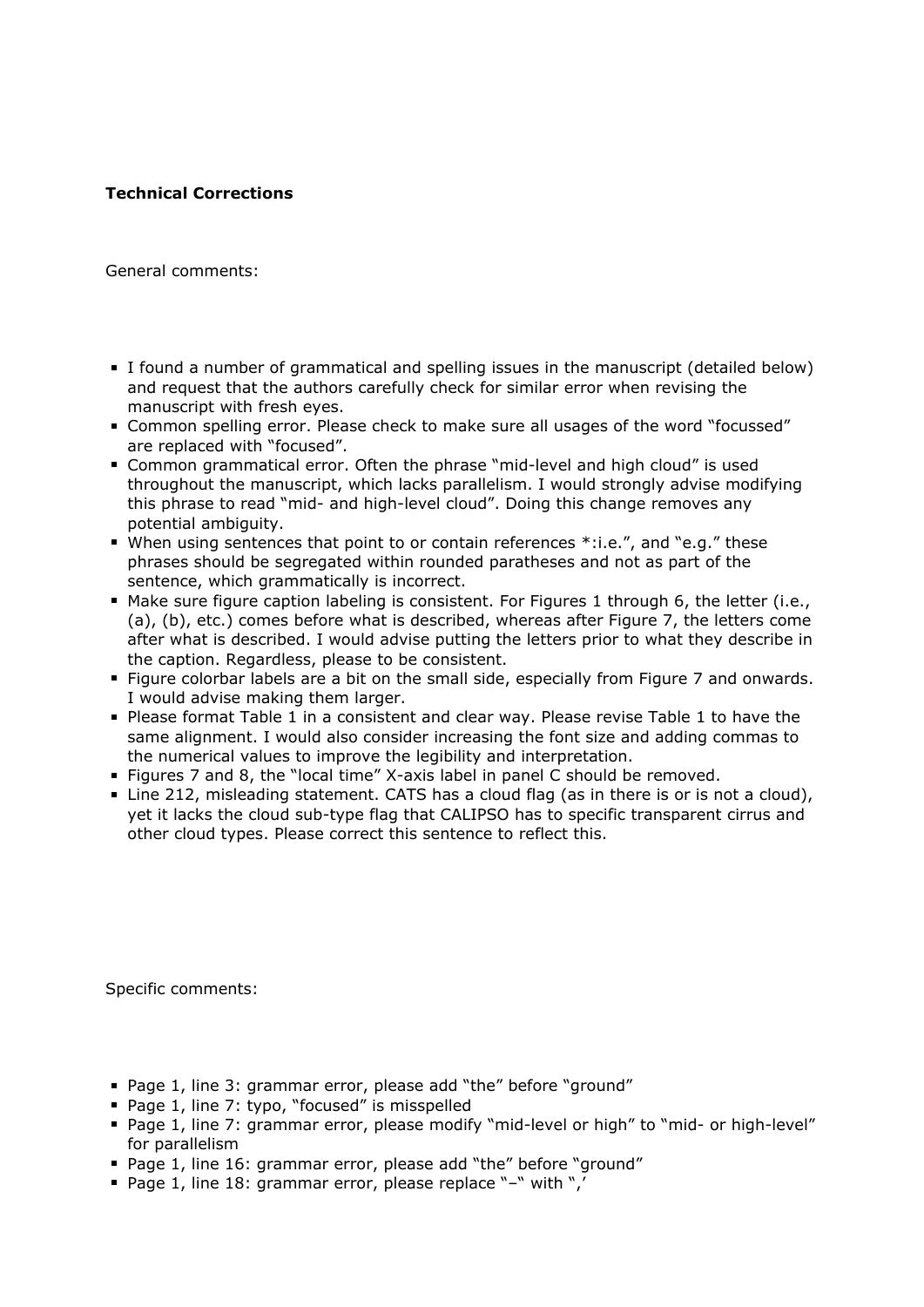- Page 1, line 20: grammar error, need to either enclose references in rounded parentheses or include the phrase "including" or "such as" before "Platt".
- Page 2, line 26: grammar error, please add a hyphen between ice and nucleating
- Page 2, line 26: grammar error, please modify to read "They, therefore, mark"
- Page 2, line 30: typo, "focused" is misspelled
- Page 2, line 33: grammar error, please remove comma after "ground"
- Page 2, line 59: typo, should read as "Level two CATS-ISS...."
- Page 3, line 62: grammar error, please remove comma after "cloud),"
- Page 3, line 77: spelling and grammar errors, please modify "The thus simplifies data set" to "This simplified dataset
- Page 3, line 81: grammar error, please add "the" between "without" and "interference"
- Page 4, lines 96-97: spelling error, please replace "Over water" with "Overwater"
- Page 4, line 97: spelling error, "Ocean" in Indian Ocean should be capitalized
- Page 4, line 98: spelling error, please replace "considerable" with "considerably"
- Page 4, line 101: grammar error, please remove "a" before "high"
- Page 3, line 103: grammar error, please add "the" before "ground"
- Page 3, line 105: grammar error, please replace "day and night" with "daytime and nighttime"
- Page 3, line 107: grammar error, please add "the" before "night"
- Page 3, line 109, grammar error, please add comma before "while"
- Page 3, line 111-112: grammar suggestion, I would suggest removing the phrase "by far". It reads as a little too informal as is and the data shown in Figure 3 show your observation quite clearly.
- Page 5, line 130: grammar error, please add "the" before "night"
- Page 5, line 136: spelling error, "Africa" is misspelled.
- Page 5, line 148: suggested correction, change "It is therefore" to "Therefore it is"
- Page 5, line 152: grammar error, please add a comma after "observations"
- Page 5, line 152: grammar error, please add an "A" before "much"
- Page 6, line 155: grammar error, please add a hyphen after "lower"
- Page 6, line 157: grammar error, please remove "-", and replace with a comma
- **Page 6, line 167: grammar error, please change "lead" to "leads"**
- Page 6, line 175: grammar error, please change, "is" to "are"
- Page 6, line 179: grammar error, please change, "this regions" to "these regions"
- Page 6, line 179: grammar error, please add commas before and after "for instance"
- **Page 6, line 181: grammar error, please add a comma before the phrase "and the "** Caribbean"
- Page 6, line 188: grammar error, please add parenthesis around the references, (e.g., …. (2010). Phases containing "i.e" and "e.g" should be contained within rounded paratheses and not directly as part of the sentence.
- Page 7, line 199: typo, "statistical" is misspelled.
- Page 7, line 202: grammar error, please add a hyphen between "polar" and "orbiting"
- Page 7, line 204: grammar error, grammar error, please modify "mid-level or high" to "mid- or high-level" for parallelism
- Page 7, line 218: grammar error, please add a comment after "day"
- Page 7, line 219: typo, "overland" is one word, not two, please correct
- Page 8, line 224: same issue as in specific comment 33, please revise
- Page 8, line 226: grammar error, please add a comma before "and"
- Page 8, line 233: grammar error, please add a comma after "site"
- **Page 8, line 235: grammar error, please add parenthesis around the references, (e.g.,** …. (2010). Phases containing "i.e" and "e.g" should be contained within rounded paratheses and not directly as part of the sentence.
- Page 8, line 247: please remove comma and extra space after "and"
- **Page 8, line 250: grammar error, please add parenthesis around the references, (e.g.,** …. (2010). Phases containing "i.e" and "e.g" should be contained within rounded paratheses and not directly as part of the sentence.
- Page 9, line 251: unclear antecedent, it is not clear as to what "This" refers to.